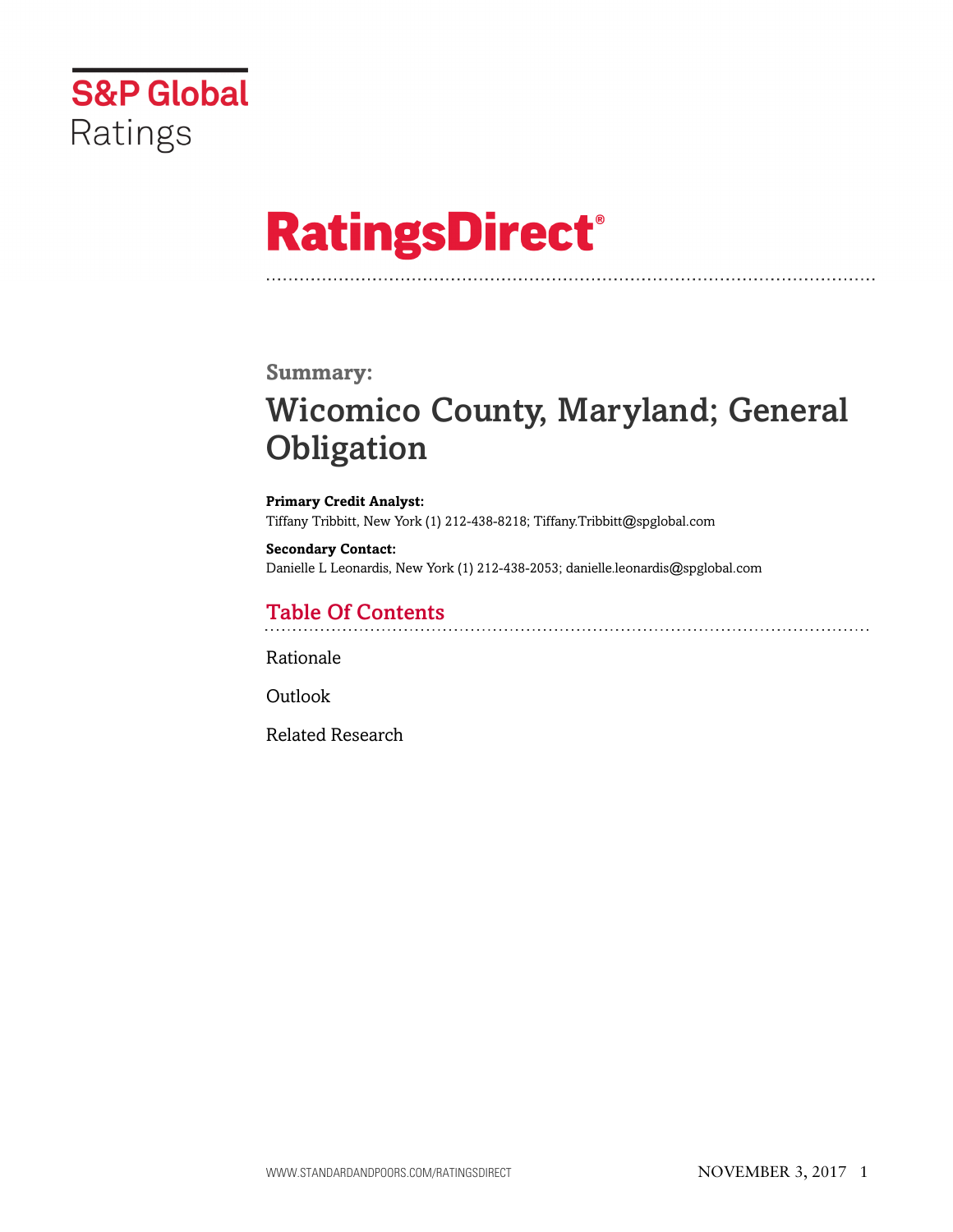## **Summary:**

# Wicomico County, Maryland; General Obligation

| Credit Profile                                                      |                  |            |
|---------------------------------------------------------------------|------------------|------------|
| US\$20.54 mil GO cons pub imp and rfdg bnds ser 2017 due 12/01/2034 |                  |            |
| Long Term Rating                                                    | AA+/Stable       | <b>New</b> |
| Wicomico Cnty GO                                                    |                  |            |
| Long Term Rating                                                    | $AA+$ /Stable    | Affirmed   |
| Wicomico Cnty GO                                                    |                  |            |
| Long Term Rating                                                    | $AA+$ /Stable    | Affirmed   |
| <b>Wicomico Cnty GO</b>                                             |                  |            |
| <b>Unenhanced Rating</b>                                            | AA+(SPUR)/Stable | Affirmed   |
| Many issues are enhanced by bond insurance.                         |                  |            |

# <span id="page-1-0"></span>Rationale

S&P Global Ratings assigned its 'AA+' rating and stable outlook to Wicomico County, Md.'s series 2017 general obligation (GO) consolidated public improvement and refunding bonds. At the same time, S&P Global Ratings affirmed its 'AA+' rating, with a stable outlook, on the county's existing GO debt.

Wicomico's full-faith-and-credit pledge secures the bonds subject to the county's self-imposed limitation on property tax increases for properties existing on the county real property tax roll before July 1, 2001. The county's tax limitation on properties already on the tax roll as of that date states that revenues from real property taxes can increase by the lesser of 2% or the previous year's CPI.

Management intends to use proceeds to finance some general service and road projects in the county, as well as a Wicomico County Board of Education capital project. A portion of the proceeds will refund Wicomico's 2009 Build America Bonds (BABs). The 2009 BABs' refunding has a crossover date of Dec. 1, 2019. We understand that, before and through the crossover date, principal and interest on the refunding bonds will remain GOs of Wicomico payable from ad valorem property taxes. However, interest from their date of issuance until the redemption date is expected to be paid from an escrow account. Money remaining in the account on the crossover date will redeem the refunded bonds in advance of their scheduled maturities.

The rating reflects our opinion of the following factors for the county:

- Adequate economy, with access to a broad and diverse metropolitan statistical area (MSA);
- Very strong management, with strong financial policies and practices under our Financial Management Assessment (FMA) methodology;
- Strong budgetary performance, with operating surpluses in the general fund and at the total governmental fund level in fiscal 2016;
- Very strong budgetary flexibility, with an available fund balance in fiscal 2016 of 43% of operating expenditures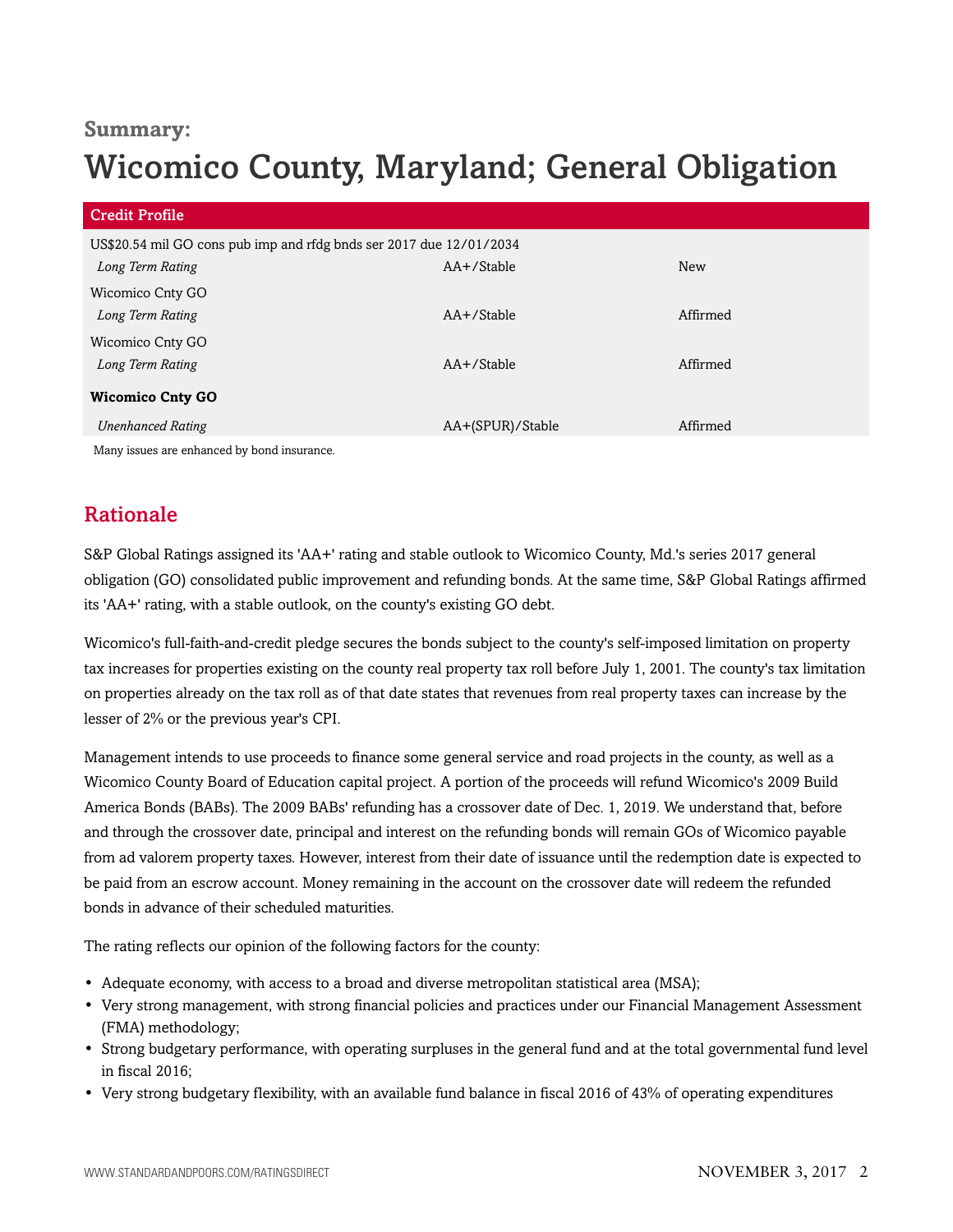after accounting for committed reserves that with council approval could be used for general expenses;

- Very strong liquidity, with total government available cash at 63.3% of total governmental fund expenditures and 6.6x governmental debt service, and access to external liquidity we consider strong;
- Strong debt and contingent liability position, with debt service carrying charges at 9.5% of expenditures and net direct debt that is 92.7% of total governmental fund revenue, as well as low overall net debt at less than 3% of market value and rapid amortization, with 65.2% of debt scheduled to be retired in 10 years; and
- Very strong institutional framework score.

#### Adequate economy

We consider the county's economy adequate. Wicomico County, with an estimated population of 102,400, is located in the Salisbury, Md., MSA, which we consider to be broad and diverse. The county has a projected per capita effective buying income of 88.6% of the national level and per capita market value of \$61,533. Overall, the county's market value grew by 2.3% over the past year to \$6.3 billion in 2018. The county unemployment rate was 6.0% in 2016.

Located on Maryland's eastern shore, Wicomico's population growth has exceeded 8% over the past decade. The county is home to two of the state's fastest-growing communities. One of these, the City of Salisbury, is the county seat and the Delmarva Peninsula's economic and cultural center. Wicomico is a regional transportation hub, with Maryland's second-largest post and a regional airport. Although agriculture and related agribusiness, primarily from the poultry industry, remains the backbone of the local economy, the county has steadily expanded and diversified its economy. To this end, we recently revised our view of the Salisbury MSA to strong from moderate, reflecting the sustained labor force growth, particularly in the medical, manufacturing, retail, and service sector. Leading employers in the county include Peninsula Regional Medical Center (2,900 employees), Perdue Farms Inc. (1,600 employees), Wal-Mart/Sam's Club (750 employees), and Jubilant Cadista Pharmaceuticals Inc. (450 employees). Wicomico is also home to three higher education institutions -- Salisbury University, Wor-Wic Community College, and the University of Maryland-Eastern Shore -- that bring 23,000 students and 3,600 employees into Wicomico from surrounding areas. These institutions' presence continue to benefit the county; however, due to the economic growth in the Salisbury MSA, the effect of tax-exempt land and non-working students have less of an impact on our initial view of the local economy.

After significant increases in assessed values (AV) from fiscal years 2000-2010, the recession caused AV to decline to a low of \$6.06 billion in fiscal 2015 from its peak in 2012 at just over \$7 billion. Since then, recovery in housing prices and continued economic growth in Wicomico have led to AV increases in both fiscal 2017 and 2018. The county assesses property at 100% of market value. Furthermore, the continued recovery nationwide and ongoing growth in the county should continue to lead to increasing AV in the near term. Wicomico is both helped and hindered by its large portion of agricultural, forest, or vacant land, making up about 70% of its land use, giving the county room to expand.

#### Very strong management

We view the county's management as very strong, with strong financial policies and practices under our FMA methodology, indicating financial practices are strong, well embedded, and likely sustainable.

Highlights of Wicomico's financial practices include:

• Historically conservative budgeting that consistently underestimates general fund revenues and overestimates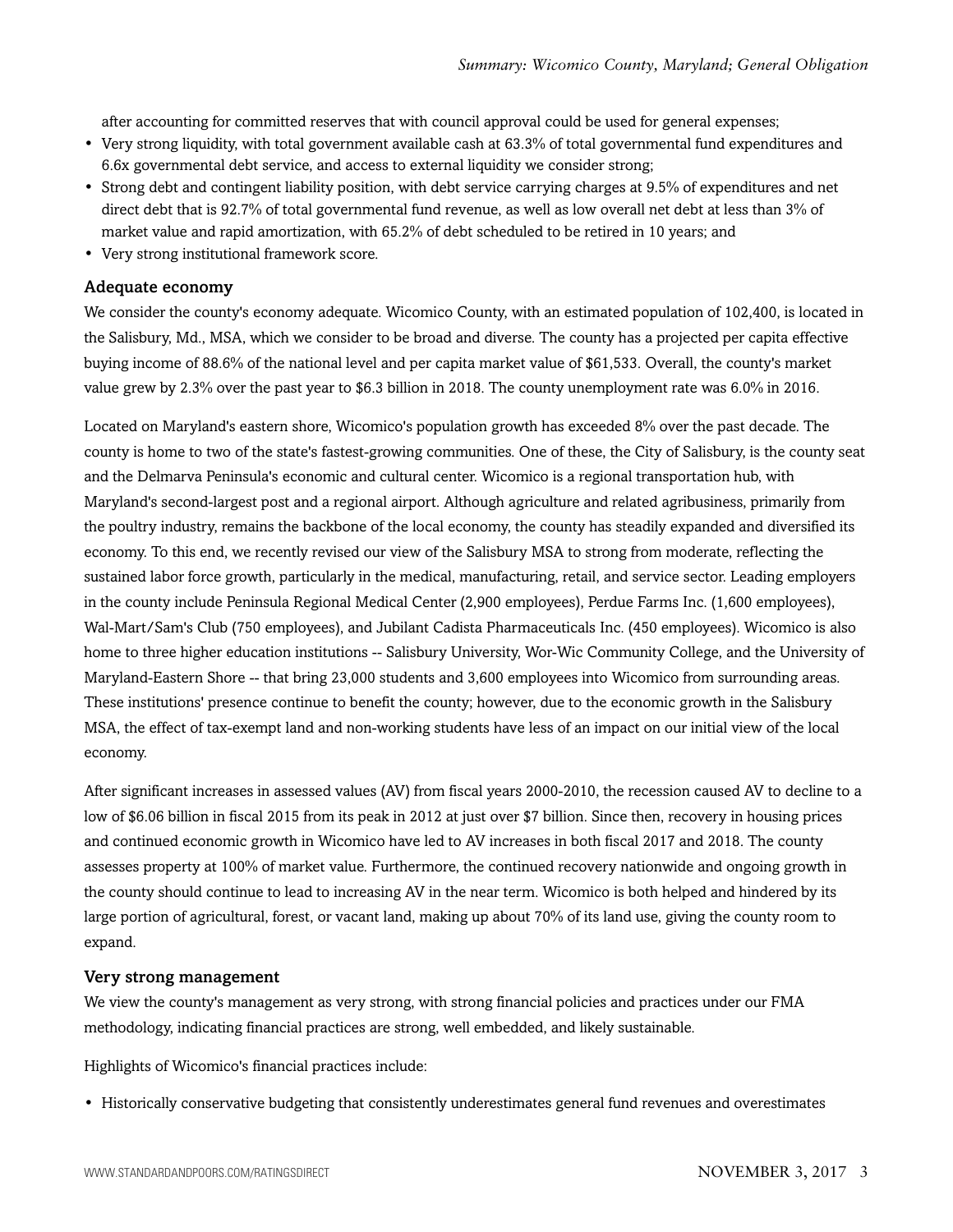expenses;

- Bi-monthly budget updates including budget-to-actuals that council receives;
- A formal debt management policy that maintains debt affordability ratios;
- A five-year rolling capital improvement plan (CIP) tied to the operating budget that identifies all revenue sources;
- Investment policies that mirror state policies, with management sharing all data with the county council monthly; and
- A formalized reserve policy that includes a fully funded rainy day fund set at 5% of the general fund budget.

Before 2016, Wicomico had 10-year financial projection that was updated annually. While it has not been updated for 2017 and 2018, management reports its intention to return to updating the forecast during the 2019 budget process. We will continue to monitor the county's long-term financial planning and its effect on our overall view of the FMA.

#### Strong budgetary performance

Wicomico County's budgetary performance is strong in our opinion. The county had operating surpluses of 5.6% of expenditures in the general fund and of 7.3% across all governmental funds in fiscal 2016. Our assessment accounts for the fact that we do not expect budgetary results to remain in excess of 5% in the near term.

Management attributes the large fiscal 2016 surplus to strong revenue collections and keeping spending under budget. Fiscal 2017 preliminary results show another surplus, albeit moderated from 2016's exceptional results. Driving some of these results is the conservative approach management takes in its revenue projections. Despite year-over-year growth in many revenue sources, including income taxes and property taxes, budget projections keep revenues flat relative to previous years' results to mitigate the risk of revenue shortfalls. The county has a diverse revenue stream, led by property and income taxes that generate about 47% and 37%, respectively, of general fund revenue in fiscal 2016. Property tax collections are strong, at above 99% in the past five fiscal years.

The county's budget for fiscal 2018 totaled \$142.98 million, a 5.6% increase from the previous year's budget, and includes \$9.5 million in appropriated fund balance to fund one-time costs including capital needs for education and public works. Growth to the tax base led to a real property tax rate reduction to 93.98 cents per \$100 of AV from 95.20 cents in fiscal 2017. With this budget, the county continues its strategy of tying recurring costs to recurring revenues, and using reserves only to fund one-time investments in capital needs or other one-time expense. However, given the conservative revenue estimates and history of budgetary controls, we expect Wicomico will regenerate most, if not all, of the appropriated funds. As such, we expect the county's budgetary performance to remain strong.

#### Very strong budgetary flexibility

Wicomico County's budgetary flexibility is very strong, in our view, with an available fund balance in fiscal 2016 of 43% of operating expenditures, or \$54.0 million. We expect the available fund balance to remain above 30% of expenditures for the current and next fiscal years, which we view as a positive credit factor.

Wicomico has a history of maintaining what we consider very strong available general fund balances after accounting for committed reserves available for operating expenses following council approval. Committed reserves consist of the 5% rainy-day fund that the county maintains, according to its fund balance policy, as well as reserves appropriated in subsequent fiscal years for one-time, nonrecurring expenditures. Even without these additional reserves, Wicomico maintains very strong unassigned fund balances at nearly 30% of expenditures. Unaudited fiscal 2017 results indicate that total reserves will once again increase to about \$59.7 million, or just over 47% of expenditures. Although the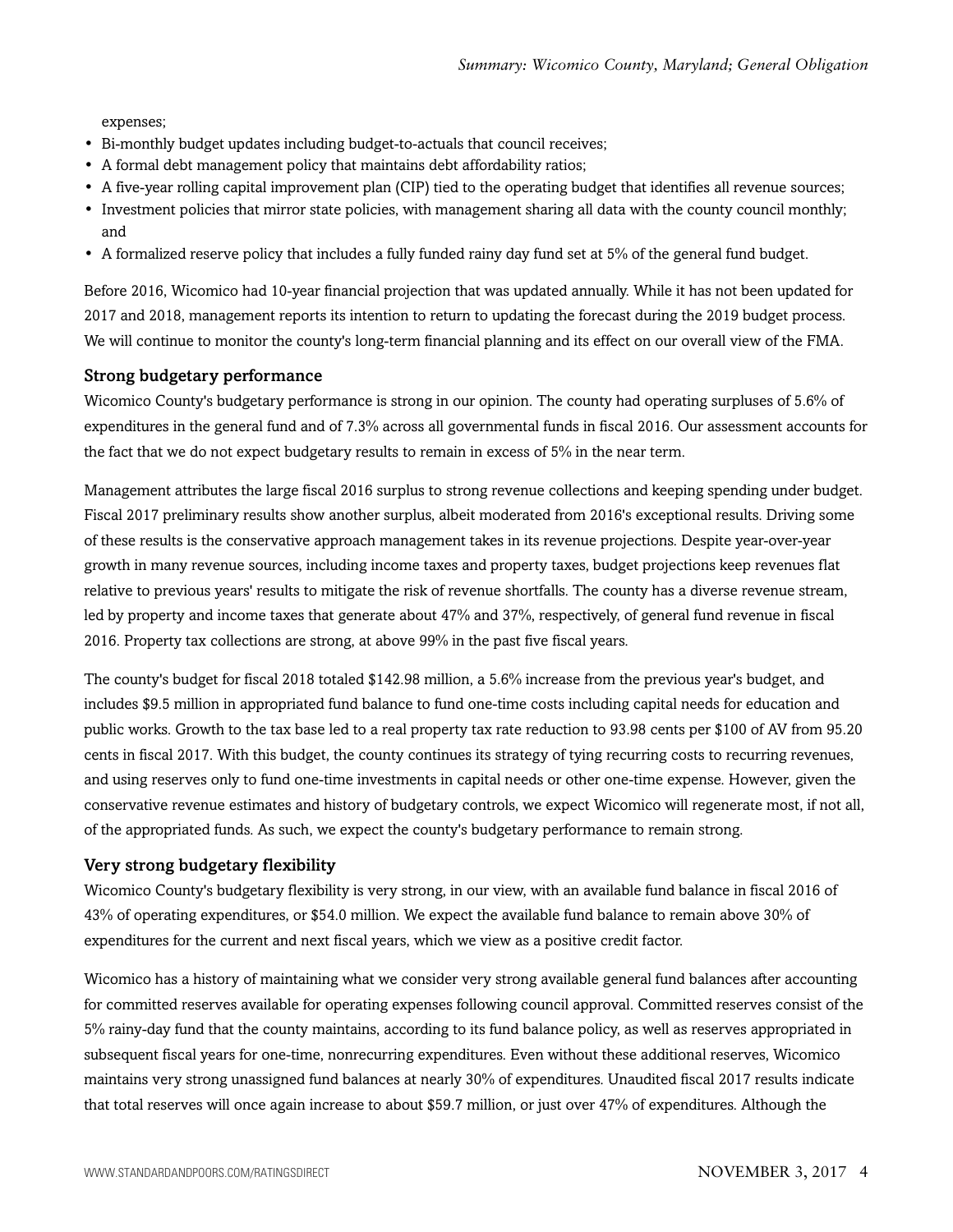county appropriates reserves in its budget to fund one-time costs, it has a long history of replenishing these reserves in part due to its conservative revenue estimates. As such, we do not foresee reserves changing materially in the near term.

#### Very strong liquidity

In our opinion, Wicomico County's liquidity is very strong, with total government available cash at 63.3% of total governmental fund expenditures and 6.6x governmental debt service in 2016. In our view, the county has strong access to external liquidity if necessary.

Wicomico does not have an investment portfolio we view as aggressive and is not exposed to variable-rate or privately placed debt that could alter its liquidity position. The county maintains most of its cash and equivalents in the Maryland Local Government Investment Pool. Wicomico maintains what we view as strong access to external liquidity, with long-term GO bond issuances within the past 20 years. Combined with the county's sound financial performance and strong management team, we do not believe its liquidity position will deteriorate in the near term.

#### Strong debt and contingent liability profile

In our view, Wicomico County's debt and contingent liability profile is strong. Total governmental fund debt service is 9.5% of total governmental fund expenditures, and net direct debt is 92.7% of total governmental fund revenue. Overall net debt is low at 2.1% of market value, and approximately 65.2% of the direct debt is scheduled to be repaid within 10 years, which are in our view positive credit factors.

The CIP for fiscal years 2018-2022 is manageable, in our opinion, at \$109.3 million. A large share of the county's planned capital needs are for its kindergarten-grade 12 schools, its community college, the airport, and public safety. The county expects to fund approximately 56% through state, federal, and private sources. A portion of the funding beyond the current fiscal year (23%) remains to be determined, and will likely come from a combination of pay-as-you-go and other financing sources, including potential new bonds. Given Wicomico's debt management policy with affordability measures, we would expect additional borrowing to have a limited effect on our view of the county's debt profile.

Wicomico's combined required pension and actual other postemployment benefits (OPEB) contributions totaled 4.9% of total governmental fund expenditures in 2016. Of that amount, 0.7% represented required contributions to pension obligations, and 4.1% represented OPEB payments. The county made 157% of its annual required pension contribution in 2016.

Wicomico provides pension and retirement benefits for general and public safety employees through a group pension disbursement contract with Aetna Life Insurance Co. and an investment manager contract with Croft Leominster Inc. The county deferred funding to the pension trust in fiscal years 2010 and 2011. However, it restored full funding to the pension trust in fiscal 2013, and has contributed more than its actuarially required contribution in each of the past three fiscal years, showing a commitment to funding these future liabilities. As of June 30, 2016, the pension plan fiduciary net position as a percentage of total pension liability, as defined in GASB 67, was 82.08%, using a discount rate of 7.25%. The county recently lowered its discount rate from 7.75%, and we view its new discount rate as less aggressive. Certain members in the county are covered by the Maryland State Retirement and Pension System (MSRPS), which has a funded ration of 68.78%, which Wicomico makes its portion of the employer's contribution and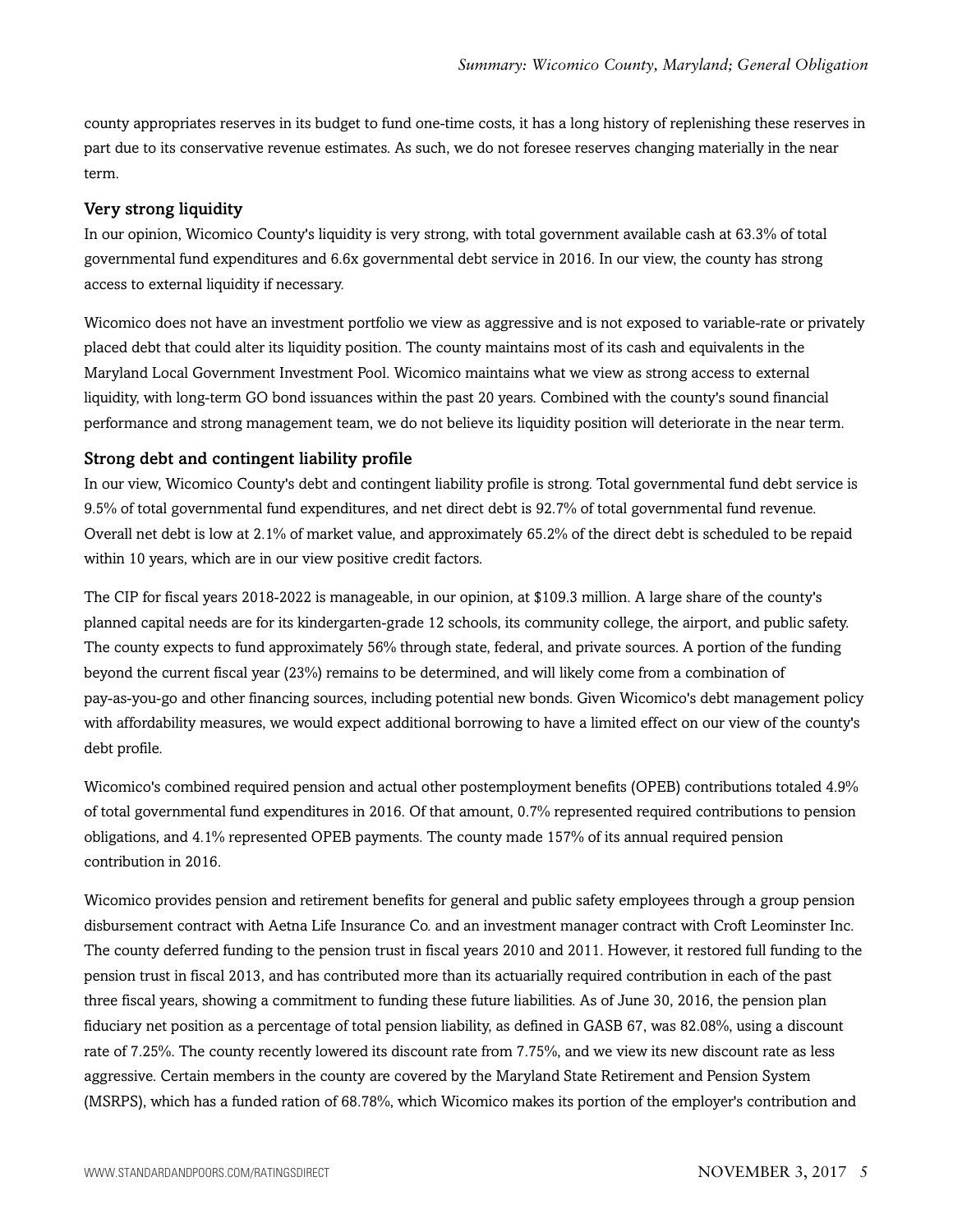the state funds the rest on behalf of the county. As such, the county's proportional share of the net pension liability as of June 30, 2016 was \$498,411.

Historically, Wicomico has funded OPEB through pay-as-you-go financing. However, since fiscal 2013, the county has been contributing to an OPEB trust fund and is gradually working towards prefunding long-term liability. To that end, the unfunded OPEB obligation totaled \$20.3 million with the trust 65.73% funded. We understand that management plans to continue paying down its OPEB unfunded actuarial liability.

#### Very strong institutional framework

<span id="page-5-0"></span>The institutional framework score for Maryland counties is very strong.

# **Outlook**

The stable outlook reflects S&P Global Ratings' opinion of Wicomico's growing local economy and role in the broader regional economy. The outlook also reflects our opinion that management will likely continue to manage its budget conservatively in response to economic conditions and maintain its strong finances. We believe the county's strong financial management practices and policies should help the county maintain its consistent financial performance. We believe overall debt will likely remain close to current levels given Wicomico's debt management policies, providing additional rating stability. Therefore, we do not expect to raise or lower the rating within the outlook's two-year period.

#### Upside scenario

Holding all other credit factors equal, upward rating movement is contingent upon economic growth leading to increases in its market values per capita and projected per capita effective buying income, such that these measures are commensurate with that of other 'AAA' rated municipalities.

#### Downside scenario

While unexpected, if the county were to experience significant financial distress that led to sustained reductions to budgetary flexibility or liquidity levels, we could lower the rating.

### <span id="page-5-1"></span>Related Research

- 2017 Update Of Institutional Framework For U.S. Local Governments
- Incorporating GASB 67 And 68: Evaluating Pension/OPEB Obligations Under Standard & Poor's U.S. Local Government GO Criteria, Sept. 2, 2015
- S&P Public Finance Local GO Criteria: How We Adjust Data For Analytic Consistency, Sept. 12, 2013
- U.S. State And Local Government Credit Conditions Forecast, July 24, 2017

Certain terms used in this report, particularly certain adjectives used to express our view on rating relevant factors, have specific meanings ascribed to them in our criteria, and should therefore be read in conjunction with such criteria. Please see Ratings Criteria at www.standardandpoors.com for further information. Complete ratings information is available to subscribers of RatingsDirect at www.capitaliq.com. All ratings affected by this rating action can be found on the S&P Global Ratings' public website at www.standardandpoors.com. Use the Ratings search box located in the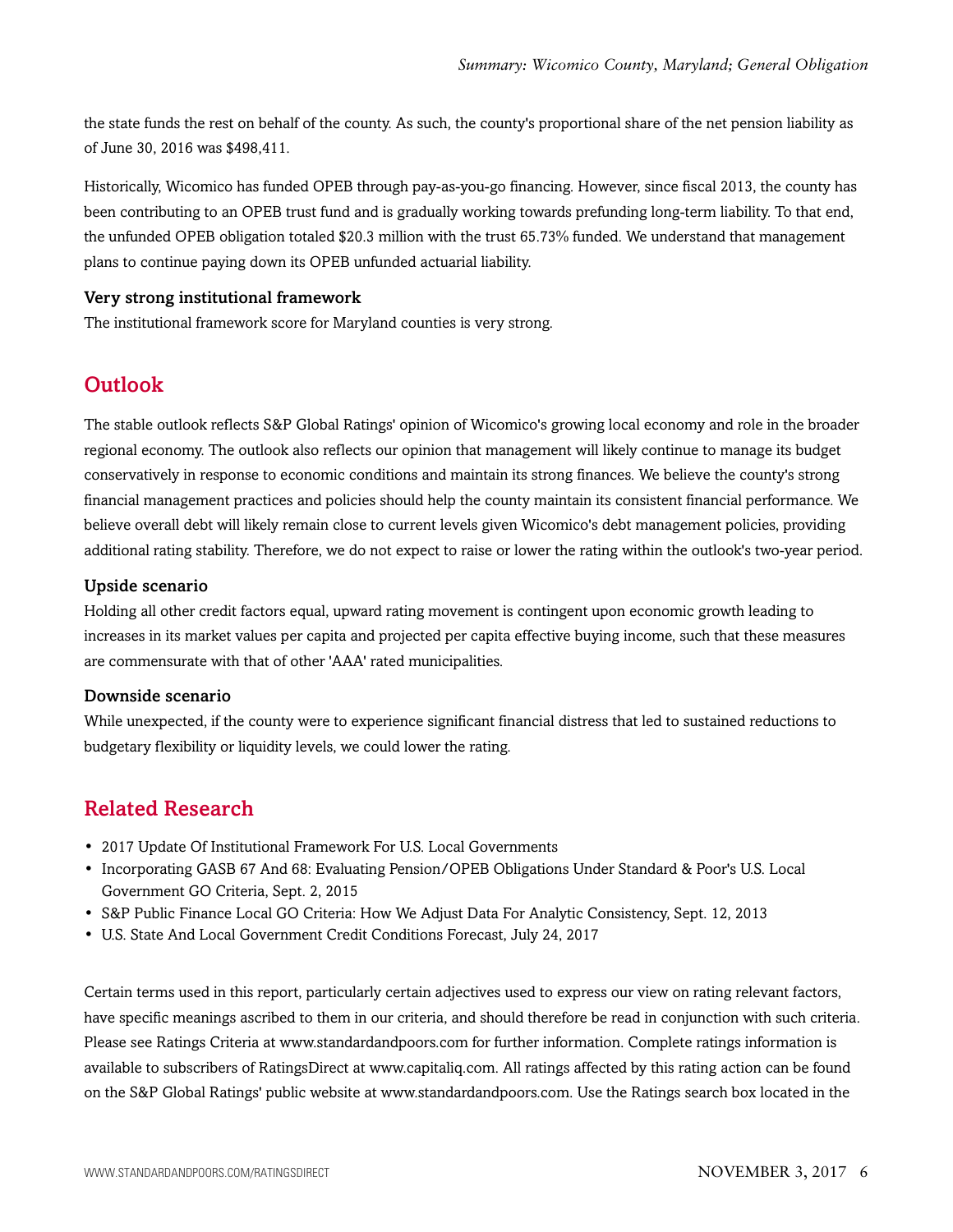left column.